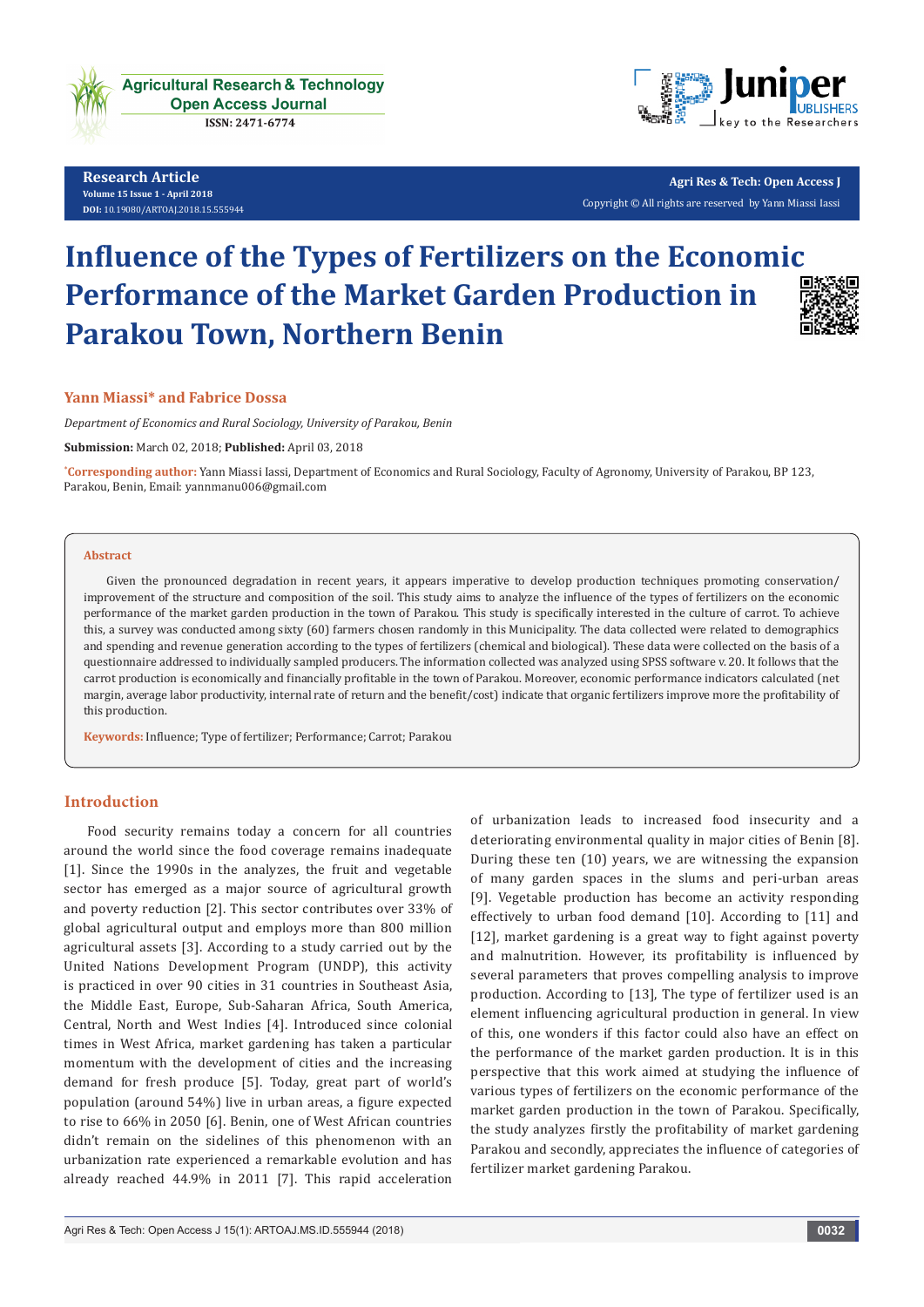# **Methodology**

# **Presentation and selection of the study area**

This study focuses on the town of Parakou, (north-Benin) precisely in the department of Borgou. Head of the department and northern capital, the town is located at 9° 21 'north latitude and 2° 36' east longitude, at an average altitude of 350m. It covers an area of 441 km2 and is an important crossroads of major highways (Cotonou-Public and hinterland countries). Subdivided into three districts, the city is limited to the north by the municipality of N'Dali, south, east and west by the commune Tchaourou. According to RGPH4, the population of the Parakou city increased from 149,819 inhabitants in 2002 to 255,478 inhabitants in 2013. In Parakou, climate is tropical and humid (Climate South Sudanese). It is characterized by the alternation of a rainy season (May to October) and a dry season (November to April). Concerning the soils , Parakou is characterized by a predominance of light-textured soils of substantial thickness due to the weakness of erosion. The Borgou economy in general and its capital in particular is mainly based on trade, tourism, crafts, livestock, fisheries and agriculture. Parakou, cosmopolitan town, harbours many market gardeners farmers especially because

of its river system consists of a large number of rivers and shoals, tributaries of the right bank of the Okpara. The research sites included in the study (Banikanni, Tokokpè-Kara, Zongo II Sourou-Wansirou) were selected based on the following criteria:

The presence of the producers of vegetable crops using organic fertilizers as well as chemical;

ii. The accessibility of sites and

iii. The distance between sites.

## **Sampling**

In this study, carrot producers are the units of observation. Four (04) production sites were selected for further investigation due to the small number of sites and the number of vegetable growers per site (increased drought and drying up of rivers leading many market gardeners to move towards off-farm activities). Given the resources and time allocated to study a sample of 60 producers was selected randomly in order to give equal chance to all market gardeners to be part of the sample. The list of producers for each site was obtained from the secretaries of producer groups. Table 1 shows the composition of the sample per market garden sites

**Table 1:** Sample Composition per market garden site.

| <b>Sites</b>                     | <b>Banikanni</b> | Sourou | <b>Zongo II</b> | Tokokpè-Kara | <b>Total</b> |
|----------------------------------|------------------|--------|-----------------|--------------|--------------|
| Number of<br>respondents / Sites | ᆂᇦ               | ᆂᇦ     | ᆂ               | ᆂᇦ           | 60           |

Source: Survey Results, 2017

#### **Materials and Methods**

# **Materials**

In achieving the objectives of this study, a survey form was developed to collect information on sociodemographic factors of market gardeners (sex, educational level, marital status, Ethnic, Religious), production volum, the area sown, price of sale, production expenses (purchase of fertilizer, urea, pesticides, labor, tools/equipment, taxes and dues), the daily rate, the number of hours/day, and categories of fertilizer used.

#### **Methods**

**0033**

Data were collected through individual interviews with survey questionnaires. These data were included in a database with the Access software 2016 and then exported into SPSS v20 software 32bits for analysis. The calculations, averages, standard deviations, minimum and maximum were used both for the presentation of the sociodemographic characteristics of producers and the analysis of the profitability of market gardening; The Student t test was used to analyze the relationship between the type of fertilizer used and the profitability of the market garden production.

Analysis of the profitability of production was carried out on the basis of some economic indicators of profitability. The choice of these indicators draws on the work of [14-16] and [17]. Four

(04) indicators were used: the net margin of production, the average productivity of family labor, the internal rate of return and the benefit/cost.

**Net Margin (NM):** Net production margin is obtained by deducting from the Gross Product Value (GPV) the total costs (TC) or by deducting from the Gross Margin (GM) Fixed Costs (FC) [15]. it is expressed by the following formula :

# $NM = GPV - TC = GPV - VC - FC = GM - FC$

It is expressed in FCFA/unit area. In this study, the unit area considered is the m².

If NM>0, then it is concluded that the gross product value arrives to cover both fixed costs that variable costs. Market gardening is economically profitable in Parakou.

By cons, if NM<0, then the gross product value cannot cover the overall costs of production. In this case, the production is not economically profitable.

Note that VC (variable costs) represent expenditures for the purchase of inputs (fertilizers, insecticides, pesticides and labor) and fixed costs FC correspond to expenses incurred by the operation but not related to production volume; These are mainly capital expenditures. FC is determined by applying a linear damping rate to the total value acquisition equipment. This rate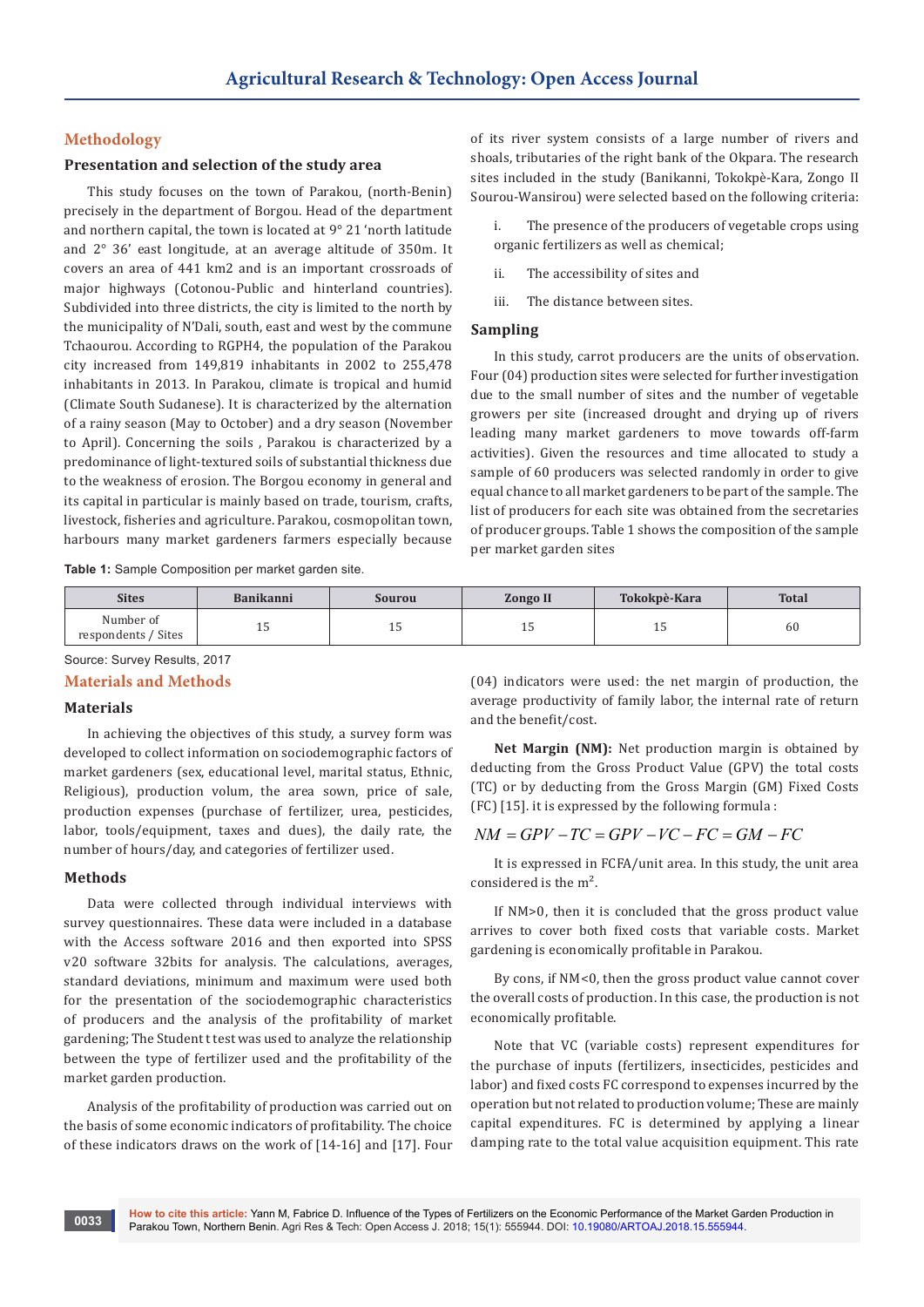corresponds to the inverse of the lifetime of the equipment [18].

The lifetime and cost vary from one tool to another. The tools used on various market garden sites are: the hoe; little hoe, watering can, wheelbarrow. Table 2 presents the useful lives and the respective costs of the tools used:

**Table 2:** Lifetimes (year) and cost tools (CFA) used.

| <b>Tools</b> | Hoe   | Little Hoe | Watering | Wheel<br><b>barrow</b> |
|--------------|-------|------------|----------|------------------------|
| Life times   |       |            | 3        |                        |
| Couts        | 2.500 | 1,000      | 10,000   | 12,000                 |

Source: Survey Results, 2017.

**Average Net Productivity of Labor (APL):** It is defined as the net margin per family labor unit used for production [17]. Mathematically, it is expressed by the formula:

$$
APL = NM / FL
$$

With APL Average net Productivity of Labor (family labor in FCFA/HJ).

This is the daily labor remuneration adult active in the operation.

NM: net margin in CFA/m².

FL: family labor used in HJ/m².

If APL $> p$  ( $p =$  daily wage paid to a man-day in the study area), then the activity is profitable from the standpoint of paid salary. Otherwise, it is not.

The daily wage paid to a man-day (hj) is 1300 CFA francs in the study area.

**Internal rate of return:** According to [14], The internal rate of return which is nothing but capital productivity, can be determined by the following formula:

$$
IRR = (NM - FLV) / (TC + FLV)
$$

FLV: Family Labor Value

IRR: Internal Rate of Return is in %.

It measures the net margin per unit of capital invested. In this case, the investment corresponds to the total production costs [15]. It also determines the ability of an operating return on capital invested. It is performed by comparing the interest rates applied by institutions i banking or microfinance. In the study area, is equal to 12%. So if IRR>i, the activity is economically profitable on investment point of view. The producer manages to best his investment; if he had made a loan, he could pay the annuity from his margin net. So, he can make loans from microfinance institutions to expand his exploitation. But if IRR <i, the activity is not profitable from the standpoint investment. Producer better go save than to invest in the production.

**Benefit/Cost ratio or B/C:** In rural economy, it expresses the total financial gain obtained by the investment of a monetary unit (1 CFA franc, for example). It is given by the formula [16] below:

$$
B/C = GPV/(TC + FLV)
$$

 In analysis of economic efficiency, the interpretation of the B/C is done by comparing the value to 1. If B/C  $>1$ , it can be concluded that 1 franc invested generates more than 1 CFA franc as profit, and The activity is called economically profitable. If, against the  $B/C<1$ , then 1 franc invested generates fewer 1 CFA franc as profit, and the activity is considered unprofitable because the producer earns less his invests.

# **Results and Discussion**

#### **Demographics characteristics of respondents**

Qualitative variables are used to characterize the sample surveyed. The table below presents descriptive statistics of these variables.

**Table 3:** Descriptive statistics of variables.

| Variables (%)      | <b>Modalities</b> | <b>Absolute</b><br>Frequencies<br>(Relative<br>Frequency) |
|--------------------|-------------------|-----------------------------------------------------------|
|                    | M                 | 36 (60)                                                   |
| Sex                | $\mathbf{F}$      | 24 (40)                                                   |
|                    | Married)          | 30(50)                                                    |
|                    | Single            | 18 (30)                                                   |
|                    | Divorcee)         | 3(5)                                                      |
|                    | Widower widow     | 9(15)                                                     |
| Marital status     | Christian         | 15 (25)                                                   |
|                    | Muslim            | 28 (46.6)                                                 |
|                    | Atheist           | 8 (13.4)                                                  |
|                    | Other             | 9(15)                                                     |
| Religion           | Fon               | 6(10)                                                     |
|                    | Bariba            | 27(45)                                                    |
|                    | Dendi             | 10 (16.7)                                                 |
|                    | Nago              | 6(10)                                                     |
|                    | Peul              | 2(3.3)                                                    |
| Ethnic group       | Other             | 9(15)                                                     |
|                    | No                | 30(50)                                                    |
|                    | Primary           | 7(11.7)                                                   |
|                    | Secondary         | 20 (33.3)                                                 |
| Level of education | University        | 3(5)                                                      |

#### Source: Survey Results, 2017.

The sample of respondents is made up of both men and women. However, a slight male dominance is noted. This is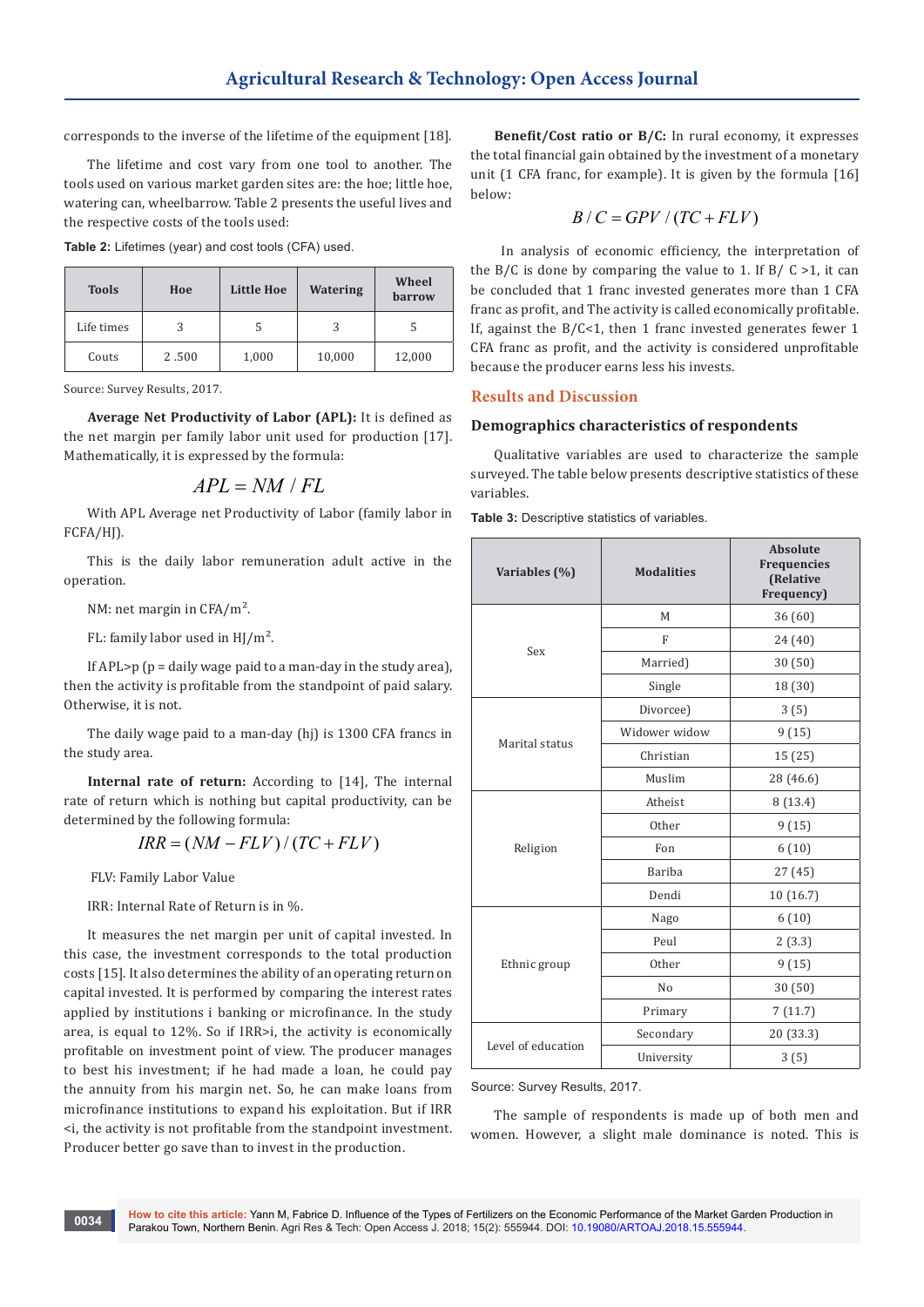explained by the abandonment of gardening activities of these women because of the drought. In the study area, we find (06) six races with a dominance of Bariba. The observation units are predominantly Muslim and married for most. This is justified by the fact that Parakou since its origin is recognized as a Muslim majority city. The level of education is of great importance in the management of operations. In addition, market gardening is as a job opportunity for this population with low level of education [19]. In the study area, all levels of education are represented. However, most producers have no level of education (Table 3).

# **Economic performance of carrot production**

**Yields carrot production:** The carrot yields in the study area vary around  $1\text{kg}/\text{m}^2$ . Note that chemical production gives the highest yields (Table 4). However, the difference between the yields of the carrot according to the types of fertilizer is not statistically significant (p>0.10). According to the farmers's explanations, production of carrots is not too demanding on soil fertility, but rather permanent water availability. Therefore, the performance difference is not felt when going from a cultural practice to another.

**Table 4:** Carrot Yields (Kg/m²) according to the types of fertilizer.

|                 | <b>Types of fertilizer</b> |                 |                 |                      |
|-----------------|----------------------------|-----------------|-----------------|----------------------|
| Yield $(Kg/m2)$ | <b>Biological</b>          | <b>Chemical</b> | <b>Together</b> | <b>Significances</b> |
|                 | 0.882                      | 0.978           | 0.9303          | 0.83                 |
|                 |                            |                 |                 |                      |

Source: Survey Results, 2017.

**Variable costs, fixed costs total costs and carrot production:** Analysis of the results presented in Table 5 shows that the costs of carrot production as a whole are particularly high. By the analysis according to the types of fertilizers used, it is found that the production based on chemical fertilizers has some higher variable costs as biological and this difference is statistically significant at the  $1\%$  level (p<0.01). However, the variable costs in the market garden production are mainly related to the acquisition of pesticides and seeds. These

on chemical fertilizers, chemical fertilizers are purchased and require significant capital. Unlike production based on organic fertilizers which used organic fertilizers (compost, animal manure, etc.) that are self-produced by market gardeners. Table 5 also reveals that there is no significant difference between the fixed production costs according to the types of fertilizers (p>0.10). The total cost is only a sum of fixed costs and variable costs, they behave exactly as the variable costs described above.

results are explained by the fact that in the production based

**Table 5:** Economic performance indicators by type of fertilizer.

| Costs (fcfa/m <sup>2</sup> ) | <b>Types of Fertilizer</b> |          |                 |                      |
|------------------------------|----------------------------|----------|-----------------|----------------------|
|                              | <b>Biological</b>          | Chemical | <b>Together</b> | <b>Significances</b> |
| VC                           | 21.753                     | 55.797   | 38.775          |                      |
| FC.                          | 39.717                     | 48.903   | 44.32           | 0.183                |
| <b>TC</b>                    | 61.49                      | 104.7    | 83.095          |                      |

Source: Survey Results, 2017.

# **Net Margin (NM)**

Table 6 shows that all net margins are positive. This means that gross products value arrive to cover production costs (variable costs and fixed costs). The production of carrot is economically profitable. This result concords with that obtained by [16] who found that the market garden production is

economically profitable on net margin perspective. However, there are disparities depending on the type of fertilizer used. Net margin for the carrot production based on organic fertilizers is higher than production based on chemical fertilizers. The difference between the net margins is statistically significant at the  $1\%$  level (p < 0.01). The carrot production using organic fertilizer is more profitable than those using chemical fertilizers.

**Table 6:** Economic performance indicators by type of fertilizer.

| <b>Performance Indicators</b> | <b>Types of Fertilizer</b> |           |                 | <b>Significances</b> |
|-------------------------------|----------------------------|-----------|-----------------|----------------------|
|                               | <b>Biological</b>          | Chemical  | <b>Together</b> |                      |
| <b>NM</b>                     | 203.17624                  | 139.96648 | 171.57136       | 0.002                |
| APL                           | 1589.93                    | 1117.78   | 1353.8607       | 0.055                |
| <b>IRR</b>                    | 1.655                      | $-0.362$  | 0.2567          | 0.196                |
| B / C                         | 1.5619                     | 0.9514    | 1.2567          | 0.012                |

Source: Survey Results, 2017.

**0035**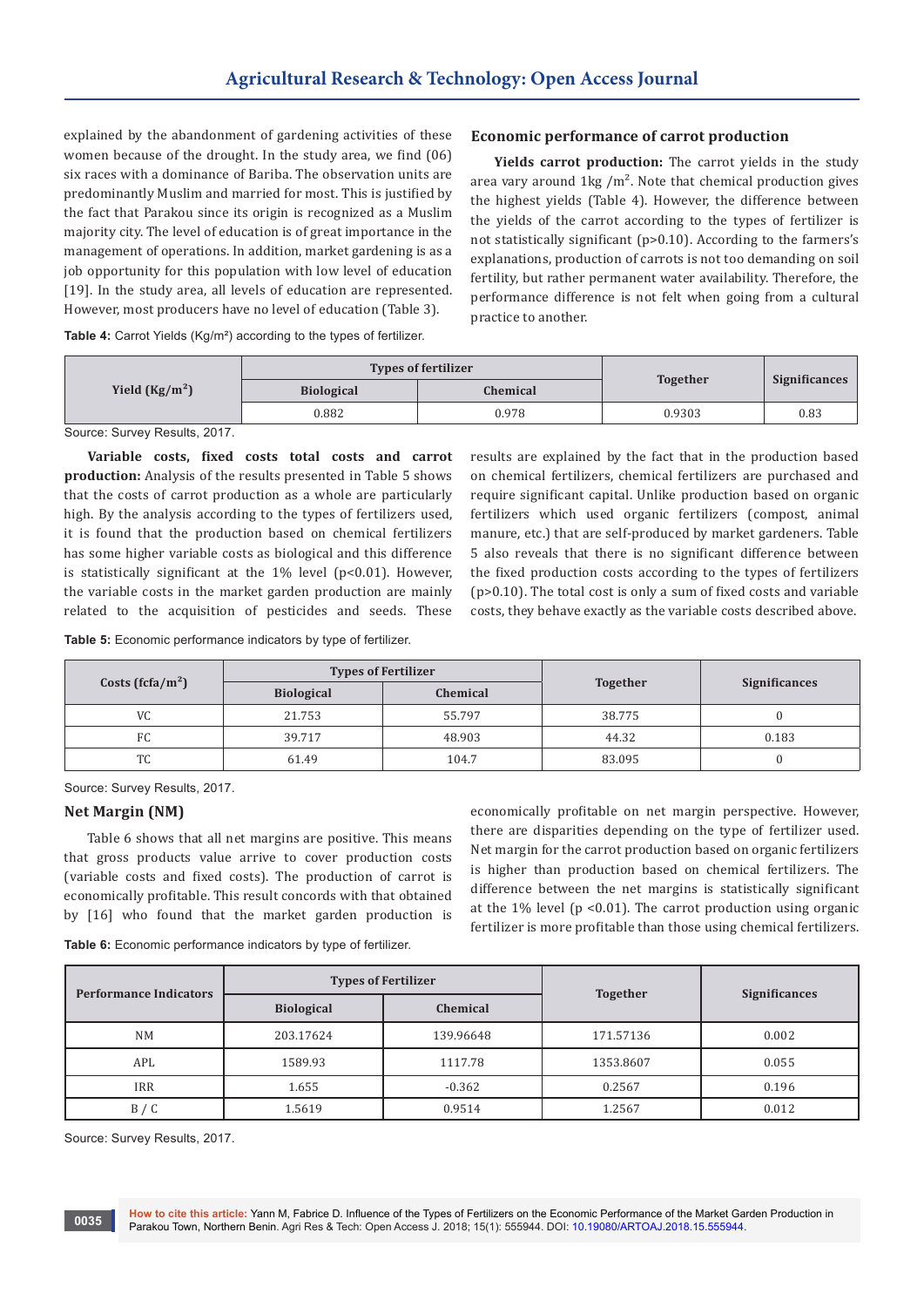# **Average Productivity of Labor (APL)**

It is found that the average labor productivity in the carrot production as a whole is greater than the opportunity cost of labor is 1300 FCFA in the study area. This indicates that the carrot production provides good remuneration of family labor to the farmer. It is therefore advantageous for him to produce on his own account rather than sell his labor force to the outside. These results confirm those obtained by [15].

Production with organic fertilizer has a higher average labor productivity than the cost of labor in the town of Parakou (1589.93>1300) as opposed to the production based on chemical fertilizers (1117.78<1300). The production based on chemical fertilizers is not profitable from the standpoint average labor productivity. Furthermore, a comparison of average labor productivities of the two types of fertilizer shows that production using organic fertilizers is higher profitable than productionbased on chemical fertilizers. This difference is statistically significant at 10% level (p<0.10).

#### **Internal Rate of Return (IRR)**

The internal rate of the carrot return is greater than the interest rate in the study area (25.67% >12%). The carrot production is thus economically profitable (IRR perspective). Thus, if the carrot producers had to make loans at microfinance institutions for their vegetable production, they could repay the interest payable.

Production based on organic fertilizer has a greater IRR than the interest rate used in the commune of Parakou (16.55%>12%) as opposed to production based on chemicalfertilizers (-36.20%<12%). The production based on chemical fertilizers is not profitable from the standpoint internal rate of return. Moreover, a comparison between the internal rates of return of the two types of fertilizer shows that production using organic fertilizers is higher than those using chemical fertilizers. Note that this difference is not statistically significant (p>0.10).

### **Benefit/cost ratio (B/C)**

The benefit/cost obtained is greater than 1. The production of the carrot is financially profitable from the standpoint benefit/ cost ratio. Therefore, when farmers invest 1 FCFA, they earn on average 1.25 FCFA. These results are in the same direction then [16] who found that the market garden production is financially profitable in the North East of Benin.

 Production with organic fertilizer has a cost/benefit ratio (1.5619) Greater than 1 unlike production based chemical fertilizers (0.9514). The production based on chemical fertilizers is not profitable from the standpoint benefit/cost ratio. Moreover, comparing the benefit/cost ratio of the two types of fertilizer, it is showed that the production with organic fertilizers is higher profitable than production based on chemical fertilizers. This difference is statistically significant at the 5% level (p<0.05).

# **Conclusion**

The production of the carrot is economically and financially profitable in the town of Parakou. It appears from analyzes that organic fertilizers improve more the profitability of this production. The calculated indicators (net margin, average labor productivity, internal rate of return and the benefit / cost) are more efficient to the production based on organic fertilizers. So, the market gardeners of the commune of Parakou should resort to the use of organic fertilizers to improve the profitability of their production. In addition, the use of organic fertilizers allows farmers to maintain / improve soil fertility.

#### **References**

- 1. [Bognini S \(2010\) Cultures maraich](https://www.memoireonline.com/02/12/5258/m_Cultures-maraicirccheres-et-securite-alimentaire-en-milieu-rural4.html)ères et sécurité alimentaire en milieu rurale. Thèse d'ingé[nieur agronome p. 116.](https://www.memoireonline.com/02/12/5258/m_Cultures-maraicirccheres-et-securite-alimentaire-en-milieu-rural4.html)
- 2. MAHRH (2007) Analyse de la filiè[re maraichage au Burkina Faso. Bur](http://www.fao.org/docs/up/easypol/887/analyse-filiere-maraichage_107fr.pdf)[kina Faso, West Africa, p.112.](http://www.fao.org/docs/up/easypol/887/analyse-filiere-maraichage_107fr.pdf)
- 3. [Kanda M, Akpavi S, Wala K, Djaneye-Boundjou G, Akpagana K \(2014\)](https://www.ajol.info/index.php/ijbcs/article/view/104039)  Diversité des espèces cultivées et contraintes à [la production en agri](https://www.ajol.info/index.php/ijbcs/article/view/104039)culture maraîchè[re au Togo. Int J Biol Chem Sci 8\(1\): 115-127.](https://www.ajol.info/index.php/ijbcs/article/view/104039)
- 4. [Koc M, Macrae R, Lun JA, Welsh J \(2006\) Armer les Villes contre la Faim](https://idl-bnc-idrc.dspacedirect.org/handle/10625/29661)  : Syst*è*[mes Alimentaires Urbains Durables. CRDI p. 260.](https://idl-bnc-idrc.dspacedirect.org/handle/10625/29661)
- 5. Kone D, Cisse G, Seignez C, Holliger C (2000) Le lagunage à macrophytes et l'irrigation en maraîchage: étude d'une station expérimentale à Ouagadougou. Info CREPA 31: 4-10.
- 6. COSELAG (2016) Co-Conception des critères de Sélection variétale des légumineuses **à** graines pour des systèmes agricoles et agro-alimentaires durables. Paris, France, p.129.
- 7. MUHA (2015) Budget programme 2016-2018. Bénin, p. 125.
- 8. Agbossou KE, Sanny MS, Zokpodo B, Ahamide B, Guedegbe HJ (2003) Evaluation qualitative de quelques l*é*gumes sur le p*é*rim*è*tre mara*î*cher de Hou*é*yiho, à Cotonou au sud-Bénin. Bulletin de la Recherche Agronomique du Benin 42: 12.
- 9. ILC et Agter (2009) Pressions commerciales sur la terre dans le monde : problématique et cadre conceptuel d'*é*tude pour l'ILC. Rapport, p. 27.
- 10. Singbo A, Nouhoheflin T, Idrissou L (2004) Etude des perceptions sur les ravageurs des légumes dans les zones urbaines et périurbaines du sud Bénin. Projet Légumes de qualité, Rapport d'activités, IITA-IN-RAB-OBEPAB, p. 21.
- 11. Muzingu BD (2005) Ynamiques d'une agriculture urbaine à Kinshasa RDC Alternative à l'insécurité alimentaire : Cas de la filière maraîchère. Gembloux, Mémoire présenté en vue de l'obtention du Diplôme interuniversitaire d'études approfondies en Développement, Environnement et Sociétés (FUSAGX, UCL, ULg, FUL et FUCAM), p. 75.
- 12. Tollens E (2004) Les d**é**fis : S**é**curit**é** alimentaire et cultures de rente pour l'exportation Principales orientations et avantages comparatifs de l'Agriculture en R.D. Congo. Département d'Economie Agricole et de l'Environnement, Katholieke Universiteit Leuven, Working Paper, 86 **:** 76.
- 13. Ouattara B (2009) Analyse diagnostic du statut organique et de l'état structural des sols des agrosystèmes cotonniers de l'ouest du Burkina Faso (Terroir de Bondoukui). Thèse de Doctorat en sciences naturelles, Université Polytechnique de Bobo Dioulasso, Institut du Développement Rural, p. 186.
- 14. [Paraïso A, Yabi JA, Sossou A, Yegbemey R \(2012\) Rentabilit](https://www.ajol.info/index.php/asab/article/view/106721)é conomique et financiè[re de la production cotonni](https://www.ajol.info/index.php/asab/article/view/106721)ère à Ouaké au Nord-Est du Bé-